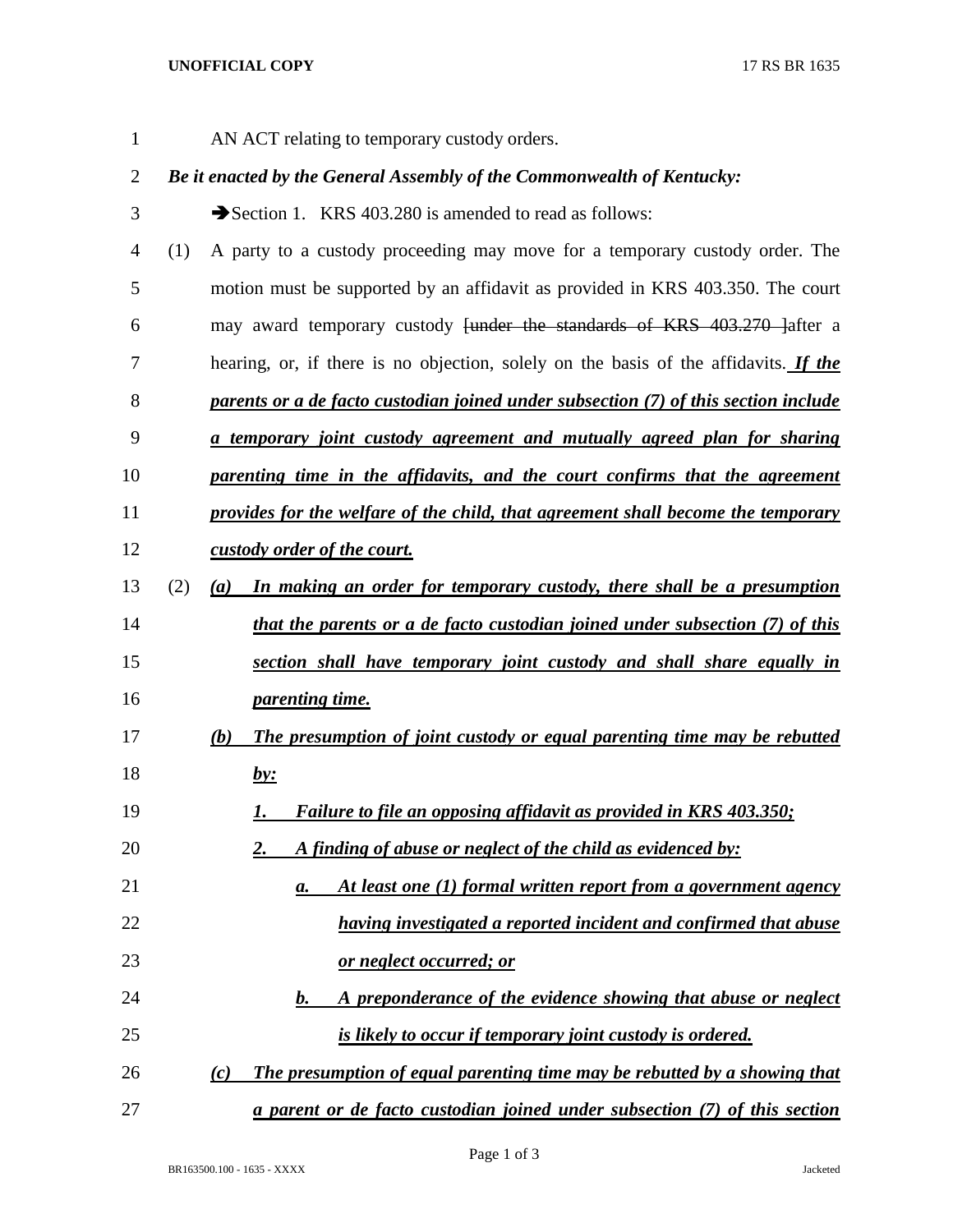| 1              |                   |     | lacks suitable residence for habitation by the child in which the child has         |
|----------------|-------------------|-----|-------------------------------------------------------------------------------------|
| $\overline{2}$ |                   |     | the opportunity to sleep in a bed for a minimum of eight (8) hours per day          |
| 3              |                   |     | without disruption and where ample food, clothing and hygienic resources            |
| 4              |                   |     | <u>are available any time the child is present.</u>                                 |
| 5              |                   | (d) | If a deviation from equal parenting time is warranted by paragraph (c) of           |
| 6              |                   |     | this subsection, the court shall construct a parenting time schedule which          |
| 7              |                   |     | maximizes the time each parent or de facto custodian joined under                   |
| 8              |                   |     | subsection (7) of this section has with the child and is consistent with            |
| 9              |                   |     | ensuring the child's welfare.                                                       |
| 10             | (3)               | (a) | The temporary custody order shall include the specific facts and findings           |
| 11             |                   |     | <i>supporting the court's decision if:</i>                                          |
| 12             |                   |     | An order for sole temporary custody is made;                                        |
| 13             |                   | 2.  | <b>Parenting time or visitation is denied to a parent or de facto custodian</b>     |
| 14             |                   |     | <i>joined under subsection (7) of this section; or</i>                              |
| 15             |                   | 3.  | A joint custody agreement made between the parents or a de facto                    |
| 16             |                   |     | custodian joined under subsection (7) of this section and included in               |
| 17             |                   |     | the affidavit is not adopted.                                                       |
| 18             |                   | (b) | <u>Any temporary custody order shall include the time, place, and manner in</u>     |
| 19             |                   |     | which physical custody of the child will be exchanged.                              |
| 20             | (4)               |     | Subject to KRS $403.320(4)$ and $403.340(5)$ , modification of a temporary custody  |
| 21             |                   |     | order may be sought when there is a change in the developmental stage of the        |
| 22             |                   |     | child, a change in the parenting time parents or a de facto custodian joined under  |
| 23             |                   |     | subsection (7) of this section can provide, or a material and substantial change in |
| 24             |                   |     | the circumstances of the parents or de facto custodian.                             |
| 25             | $\left( 5\right)$ |     | If a proceeding for dissolution of marriage or legal separation is dismissed, any   |
| 26             |                   |     | temporary custody order is vacated unless a parent or the child's custodian moves   |
| 27             |                   |     | that the proceeding continue as a custody proceeding and the court finds, after a   |

Page 2 of 3